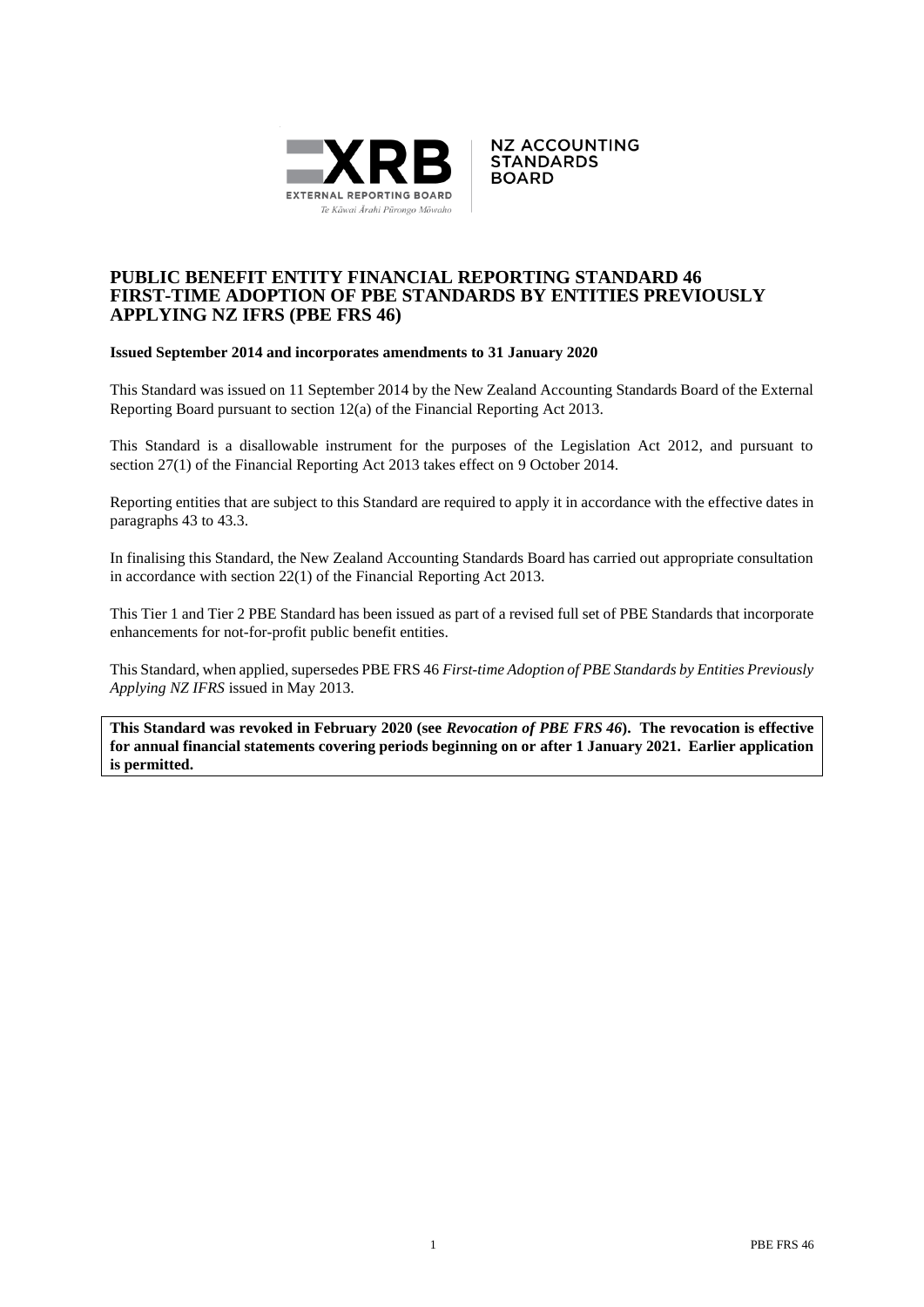# **PBE FRS 46 FIRST-TIME ADOPTION OF PBE STANDARDS BY ENTITIES PREVIOUSLY APPLYING NZ IFRS**

## **COPYRIGHT**

© External Reporting Board (XRB) 2014

This XRB standard contains International Financial Reporting Standards (IFRS®) Foundation copyright material. Reproduction within New Zealand in unaltered form (retaining this notice) is permitted for personal and non-commercial use subject to the inclusion of an acknowledgement of the source.

Requests and enquiries concerning reproduction and rights for commercial purposes within New Zealand should be addressed to the Chief Executive, External Reporting Board at the following email address: [enquiries@xrb.govt.nz](mailto:enquiries@xrb.govt.nz) and the IFRS Foundation at the following email address: licences@ifrs.org

All existing rights (including copyrights) in this material outside of New Zealand are reserved by the IFRS Foundation. Further information and requests for authorisation to reproduce for commercial purposes outside New Zealand should be addressed to the IFRS Foundation.

ISBN 978-1-927292-58-7

#### Copyright

IFRS Standards are issued by the International Accounting Standards Board Columbus Building, 7 Westferry Circus, Canary Wharf, London, E14 4HD, United Kingdom. Tel: +44 (0)20 7246 6410 Email: [info@ifrs.org](mailto:info@ifrs.org) Web: [www.ifrs.org](http://www.ifrs.org/)

## **Copyright © International Financial Reporting Standards Foundation** All rights reserved.

Reproduced and distributed by the External Reporting Board with the permission of the IFRS Foundation.

This English language version of the IFRS Standards is the copyright of the IFRS Foundation.

- 1. The IFRS Foundation grants users of the English language version of IFRS Standards (Users) the permission to reproduce the IFRS Standards for
	- (i) the User's Professional Use, or
	- (ii) private study and education

**Professional Use**: means use of the English language version of the IFRS Standards in the User's professional capacity in connection with the business of providing accounting services for the purpose of application of IFRS Standards for preparation of financial statements and/or financial statement analysis to the User's clients or to the business in which the User is engaged as an accountant.

For the avoidance of doubt, the abovementioned usage does not include any kind of activities that make (commercial) use of the IFRS Standards other than direct or indirect application of IFRS Standards, such as but not limited to commercial seminars, conferences, commercial training or similar events.

- 2. For any application that falls outside Professional Use, Users shall be obliged to contact the IFRS Foundation for a separate individual licence under terms and conditions to be mutually agreed.
- 3. Except as otherwise expressly permitted in this notice, Users shall not, without prior written permission of the Foundation have the right to license, sublicense, transmit, transfer, sell, rent, or otherwise distribute any portion of the IFRS Standards to third parties in any form or by any means, whether electronic, mechanical or otherwise either currently known or yet to be invented.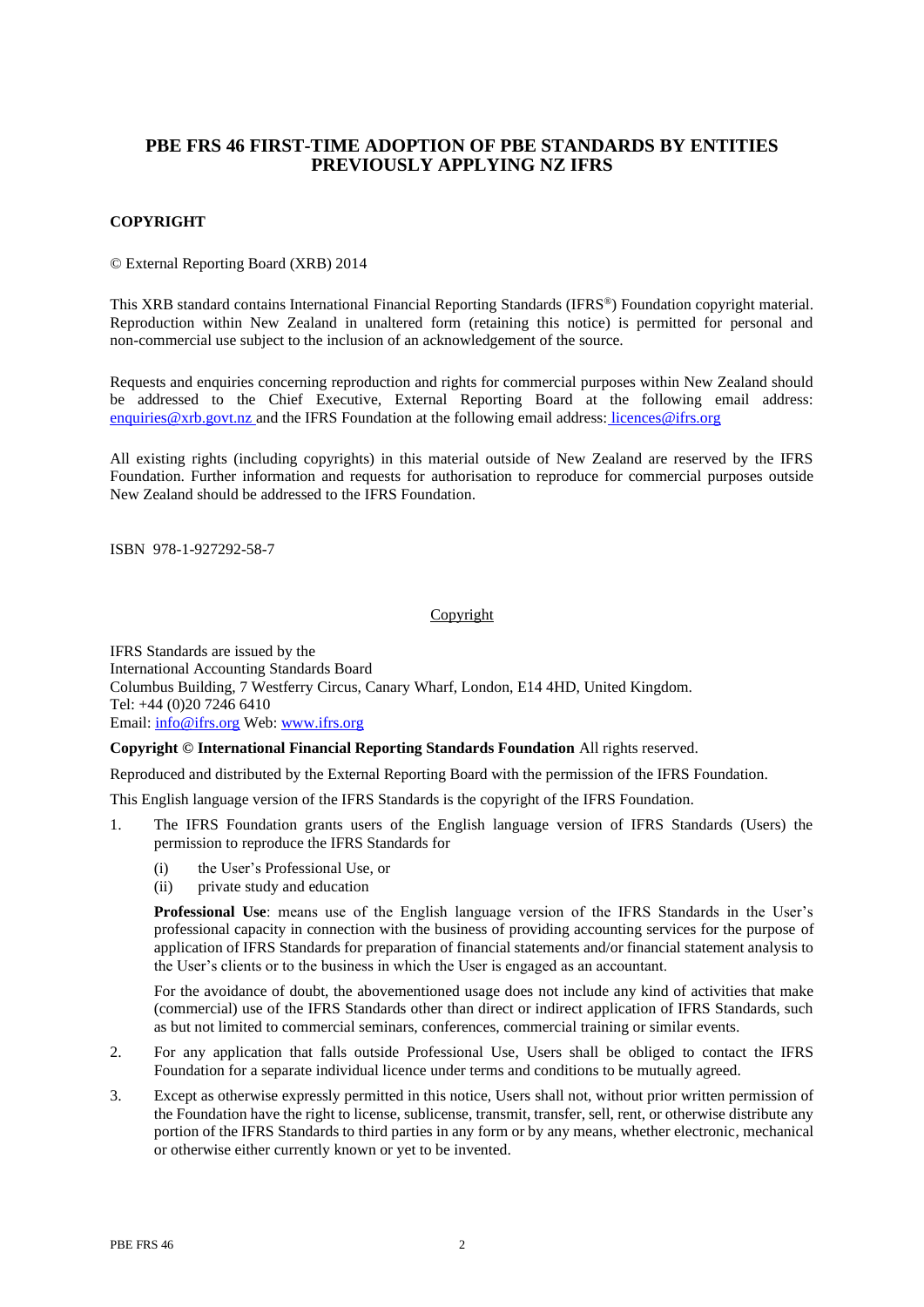- 4. Users are not permitted to modify or make alterations, additions or amendments to or create any derivative works, save as otherwise expressly permitted in this notice.
- 5. Commercial reproduction and use rights are strictly prohibited. For further information please contact the IFRS Foundation a[t licences@ifrs.org.](mailto:licences@ifrs.org)

The authoritative text of IFRS Standards is that issued by the International Accounting Standards Board in the English language. Copies may be obtained from the IFRS Foundation's Publications Department.

Please address publication and copyright matters in English to: IFRS Foundation Publications Department Columbus Building, 7 Westferry Circus, Canary Wharf, London, E14 4HD, United Kingdom. Tel: +44 (0)20 7332 2730 Fax: +44 (0)20 7332 2749 Email: [publications@ifrs.org](mailto:publications@ifrs.org) Web: [www.ifrs.org](http://www.ifrs.org/)

## Trade Marks



The IFRS Foundation logo, the IASB logo, the IFRS for SMEs logo, the "Hexagon Device", "IFRS Foundation", "eIFRS", "IAS", "IASB", "IFRS for SMEs", "IASs", "IFRS", "IFRSs", "International Accounting Standards" and "International Financial Reporting Standards", "IFRIC", "SIC" and "IFRS Taxonomy" are **Trade Marks** of the IFRS Foundation.

#### Disclaimer

The authoritative text of the IFRS Standards is reproduced and distributed by the External Reporting Board in respect of their application in New Zealand. The International Accounting Standards Board, the Foundation, the authors and the publishers do not accept responsibility for loss caused to any person who acts or refrains from acting in reliance on the material in this publication, whether such loss is caused by negligence or otherwise.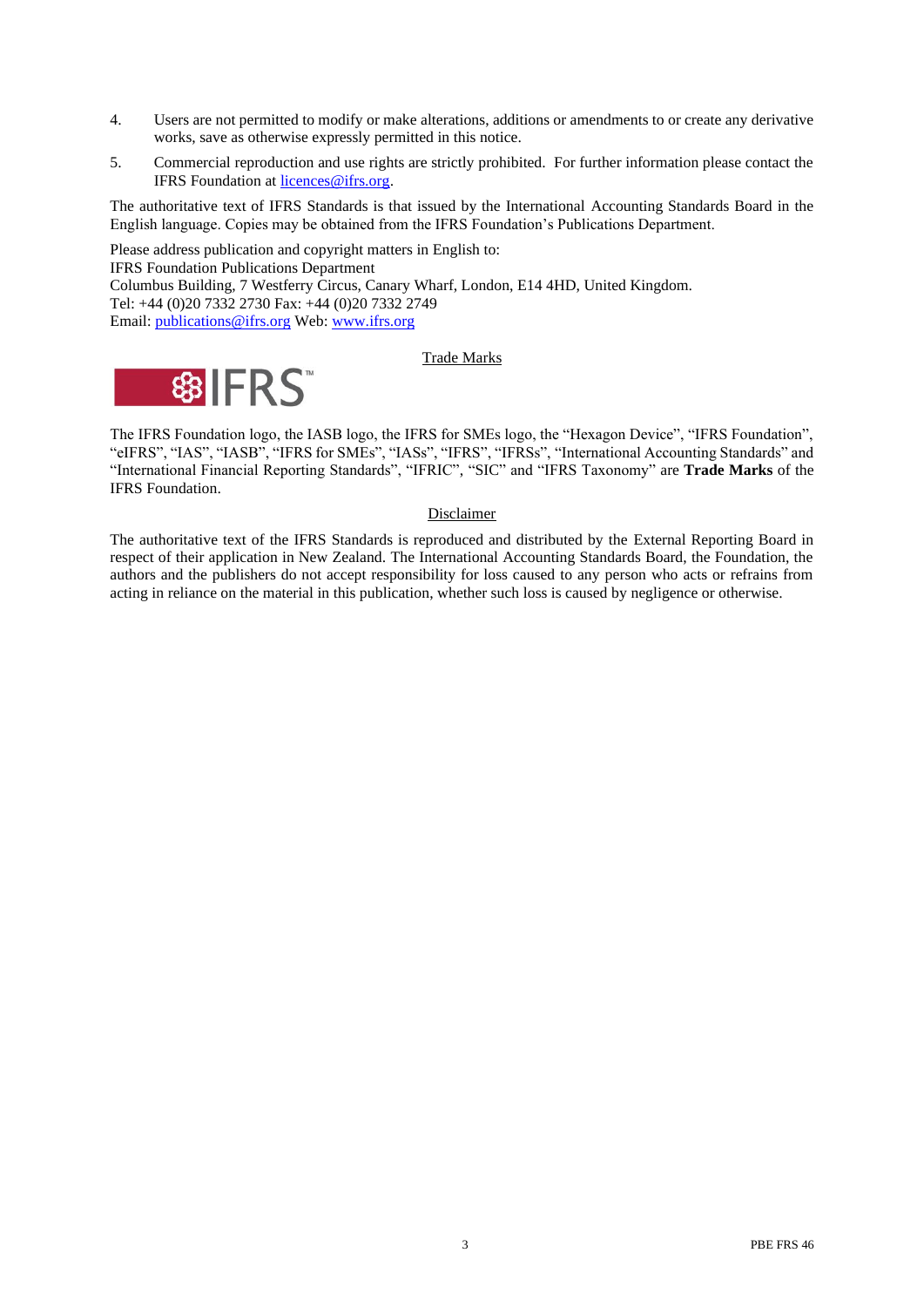# **PBE FRS 46 FIRST-TIME ADOPTION OF PBE STANDARDS BY ENTITIES PREVIOUSLY APPLYING NZ IFRS**

# **CONTENTS**

|                                                                     | Paragraph   |
|---------------------------------------------------------------------|-------------|
|                                                                     |             |
|                                                                     | $2 - 8$     |
|                                                                     | 9           |
|                                                                     | $10 - 17$   |
|                                                                     | $14 - 17$   |
|                                                                     | $18 - 21$   |
|                                                                     | $22 - 29$   |
|                                                                     | 22          |
|                                                                     | $23 - 29$   |
|                                                                     | 28          |
| Use of Deemed Cost under the Grant of a Right to the Operator Model | 29          |
| PBE IPSAS 40 PBE Combinations                                       | 29.1        |
|                                                                     | $40 - 42$   |
|                                                                     | $43 - 43.3$ |
|                                                                     | 44          |
| <b>Basis for Conclusions</b>                                        |             |
| Appendix A: Deleted                                                 |             |
|                                                                     |             |

History of Amendments

Public Benefit Entity Financial Reporting Standard 46 *First-time Adoption of PBE Standards by Entities Previously Applying NZ IFRS* is set out in paragraphs 1−44. All the paragraphs have equal authority. PBE FRS 46 should be read in the context of its objective, the NZASB's Basis for Conclusions on PBE FRS 46, the *Public Benefit Entities' Conceptual Framework* and Standard XRB A1 *Application of the Accounting Standards Framework*. PBE IPSAS 3 *Accounting Policies, Changes in Accounting Estimates and Errors* provides a basis for selecting and applying accounting policies in the absence of explicit guidance.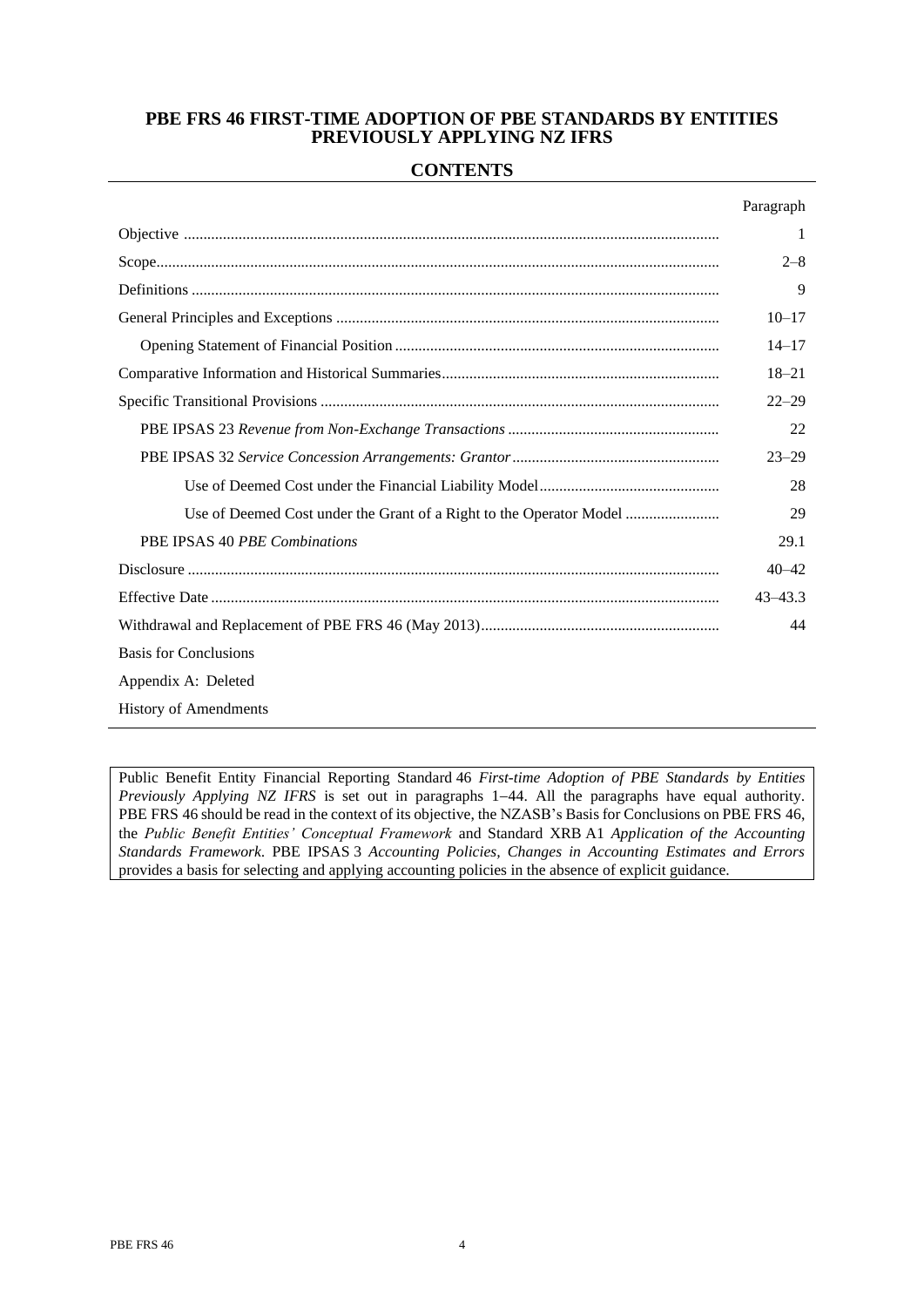# **Objective**

1. The objective of this Standard is to set out the transitional provisions for the first-time application of Public Benefit Entity Standards (PBE Standards) by a Tier 1 or Tier 2 public benefit entity that previously applied NZ IFRS or NZ IFRS RDR.

# **Scope**

- 2. **This Standard applies only in the first application of PBE Standards by Tier 1 and Tier 2 public benefit entities.**
- 3. **This Standard applies where an entity previously presented general purpose financial statements that complied with NZ IFRS or NZ IFRS RDR in the immediately preceding period.**
- 4. **This Standard applies to an entity's first set of annual general purpose financial statements presented in accordance with PBE Standards.**
- 5. **An entity that previously applied this Standard or previously presented general purpose financial statements that complied with NZ IFRS or NZ IFRS RDR but not in the immediately preceding period and is transitioning again to Tier 1 PBE Standards or Tier 2 PBE Standards shall apply PBE FRS 47** *First-time Adoption of PBE Standards by Entities Other Than Those Previously Applying NZ IFRS.*
- 6. **This Standard applies to each interim financial report presented in accordance with PBE IAS 34**  *Interim Financial Statements* **for part of the period covered by an entity's first set of annual general purpose financial statements presented in accordance with PBE Standards.**
- 7. **This Standard applies to prospective financial statements presented in accordance with PBE FRS 42**  *Prospective Financial Statements* **where an entity presents such statements prior to presenting its first set of financial statements under PBE Standards.**
- 8. [Deleted]

# **Definitions**

9. **The following terms are used in this Standard with the meanings specified:**

**Date of transition to PBE Standards is the beginning of the earliest period for which an entity presents full comparative information in its first set of financial statements under PBE Standards.**

**Deemed cost is an amount used as a surrogate for cost or depreciated cost at a given date. Subsequent depreciation or amortisation assumes that the entity had initially recognised the asset or liability at the given date and that its cost was equal to the deemed cost.**

**Fair value is the amount for which an asset could be exchanged, or a liability settled, between knowledgeable, willing parties in an arm's length transaction.**

**First reporting period under PBE Standards is the latest reporting period covered by an entity's first set of financial statements under PBE Standards.**

**First set of financial statements under PBE Standardsis the first annual financial statements in which an entity applies PBE Standards.**

**First-time adopter is an entity that presents its financial statements under PBE Standards for the first time.**

**NZ IFRS are Standards and Interpretations issued by the External Reporting Board (XRB) or the New Zealand Accounting Standards Board of the XRB comprising:**

- (a) **New Zealand equivalents to:**
	- (i) **International Financial Reporting Standards;**
	- (ii) **International Accounting Standards;**
	- (iii) **IFRIC Interpretations; and**
	- (iv) **SIC Interpretations; and**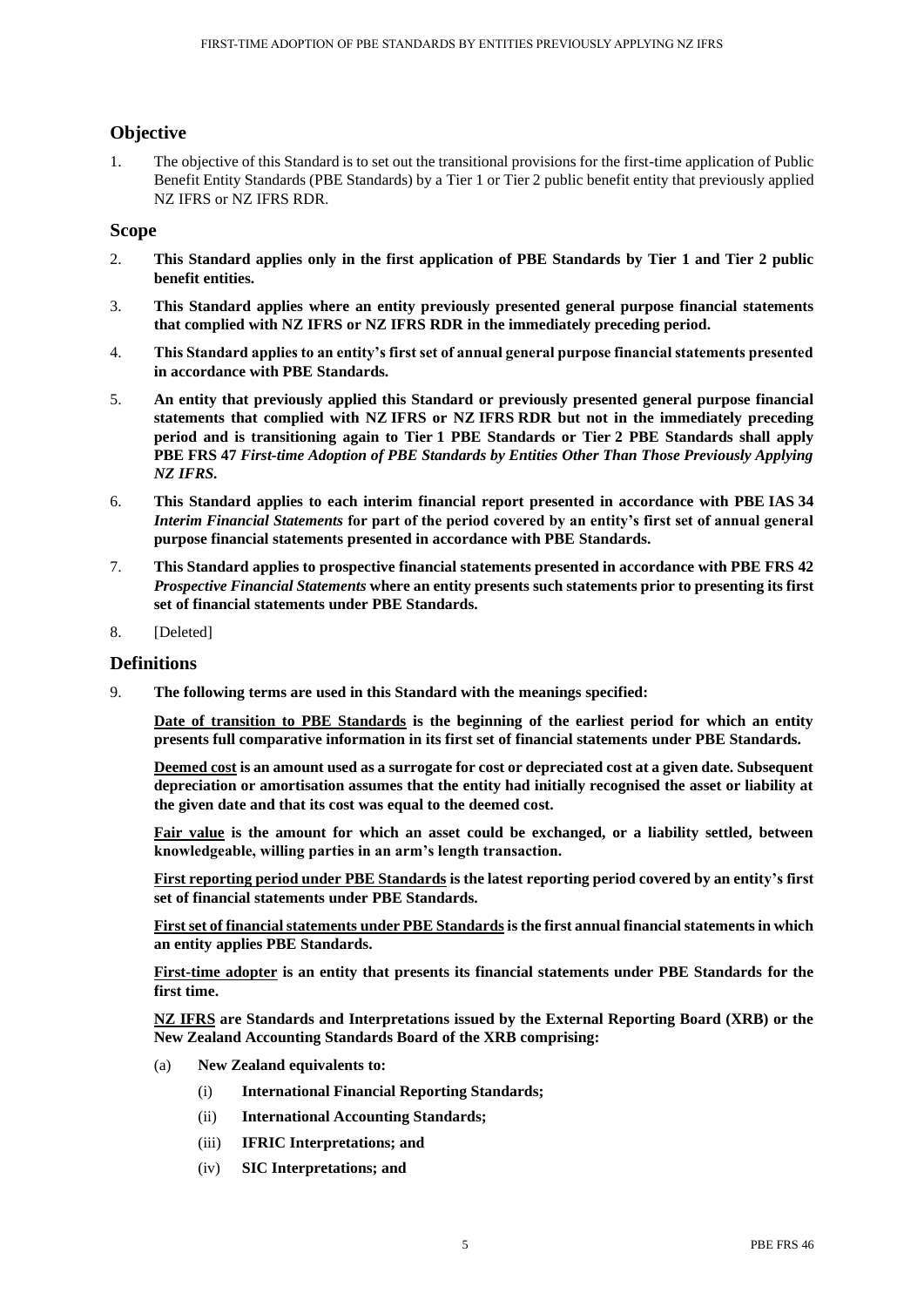(b) **Domestic Financial Reporting Standards.**

**NZ IFRS RDR comprises NZ IFRS with disclosure concessions for Tier 2 public benefit entities.**

**Opening statement of financial position is an entity's statement of financial position at the date of transition to PBE Standards.**

**PBE Standards Reduced Disclosure Regime (PBE Standards RDR) comprises PBE Standards with disclosure concessions for Tier 2 public benefit entities.**

**Public benefit entities are reporting entities whose primary objective is to provide goods or services for community or social benefit and where any equity has been provided with a view to supporting that primary objective rather than for a financial return to equity holders.**

**Public Benefit Entity Standards (PBE Standards) are standards issued by the External Reporting Board (XRB) or the New Zealand Accounting Standards Board of the XRB for public benefit entities comprising:**

- (a) **Public Benefit Entity International Public Sector Accounting Standards;**
- (b) **Public Benefit Entity International Financial Reporting Standards, including Public Benefit Entity International Accounting Standards; and**
- (c) **Public Benefit Entity Financial Reporting Standards.**

## **General Principles and Exceptions**

- 10. **Except where otherwise required by PBE Standards, and subject to the provisions in paragraph 13, paragraph 17 and paragraphs 22–29.1 of this Standard, an entity that previously presented general purpose financial statements in accordance with NZ IFRS shall apply the same recognition and measurement policies for those transactions and events in its first set of financial statements under PBE Standards.**
- 11. [Deleted]
- 12. **Except where otherwise required by PBE Standards, and subject to the provisions in paragraphs 22-39 of this Standard, an entity shall not revise an accounting estimate of a previously recognised item when applying PBE Standards at the date of transition to PBE Standards.**
- 13. **An entity shall not apply PBE IPSAS 3** *Accounting Policies, Changes in Accounting Estimates and Errors* **in preparing its first set of financial statements in accordance with PBE Standards, unless:**
	- (a) **A prior period error is identified, in which case PBE IPSAS 3 (paragraphs 46–54) applies; or**
	- (b) **There is a voluntary change in an accounting policy, including a change to apply a different option permitted under PBE Standards, in which case PBE IPSAS 3 (paragraphs 17–34) applies; or**
	- (c) **Otherwise specified by this Standard.**

#### **Opening Statement of Financial Position**

- 14. **A first-time adopter of PBE Standards shall prepare an opening statement of financial position at the date of transition to PBE Standards. Subject to the disclosure requirements in paragraphs 40–42 of this Standard, the entity is not required to disclose this opening statement of financial position.**
- 15. **Subject to the requirements of this Standard, in preparing the opening statement of financial position:**
	- (a) **An entity shall apply those PBE Standards that are effective at the end of its first reporting period under PBE Standards;**
	- (b) **The accounting policies used in the opening statement of financial position shall be used consistently throughout all the periods presented in the financial statements;**
	- (c) **An entity shall recognise all assets and liabilities required to be recognised by PBE Standards;**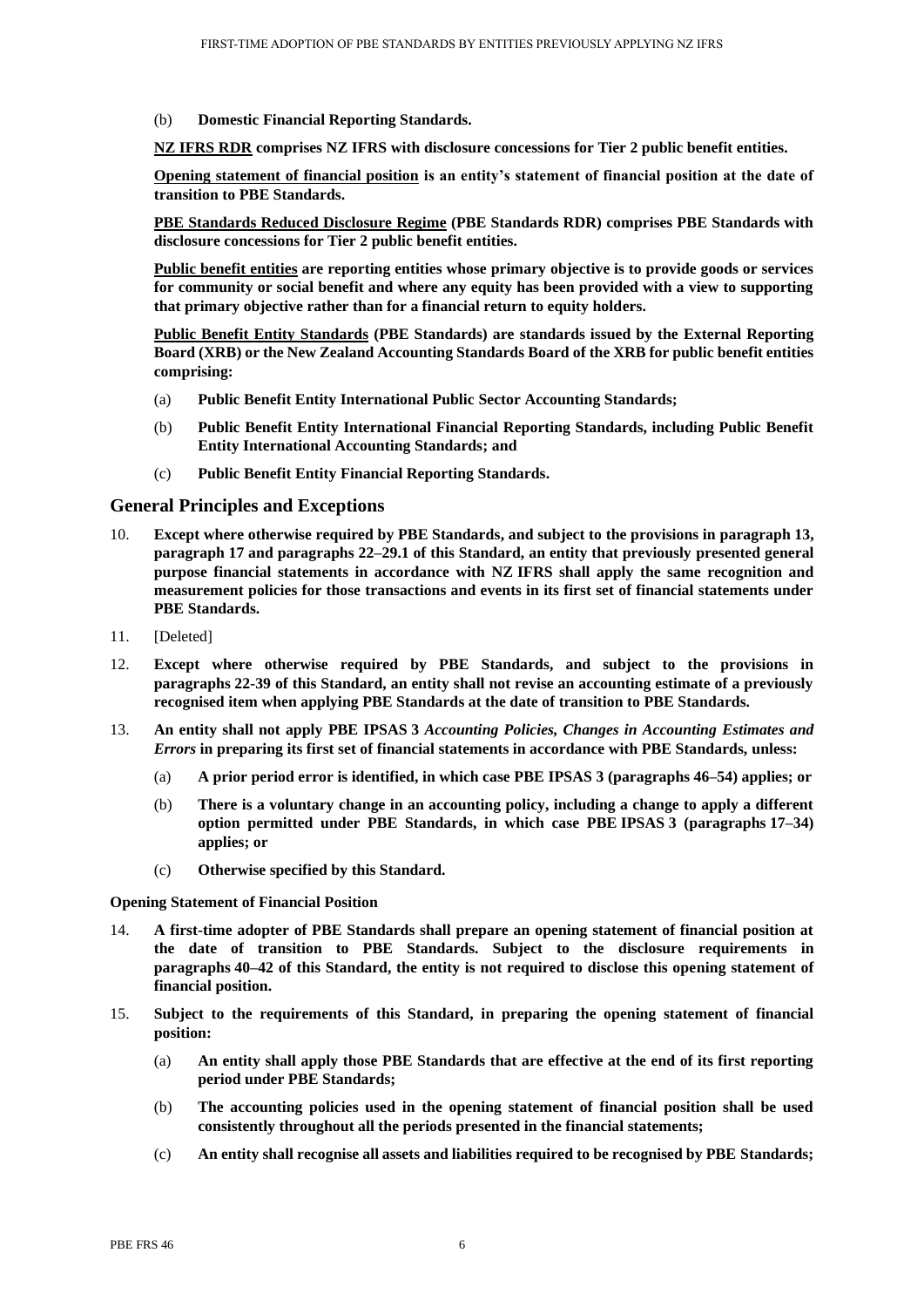- (d) **An entity shall derecognise previously recognised assets and liabilities that are not permitted to be recognised by PBE Standards; and**
- (e) **Any adjustments to the carrying amounts of assets and liabilities shall be recognised in opening net assets/equity.**
- 16. Except for assets and liabilities recognised in accordance with paragraphs 22–39 of this Standard, where an entity recognises a previously unrecognised asset or liability, the entity may:
	- (a) Apply the retrospective approach in PBE IPSAS 3 (paragraphs 28–33); or
	- (b) Recognise the asset or liability at fair value as at the date of transition to PBE Standards; or
	- (c) Use a fair value measure as deemed cost as at the date of transition to PBE Standards.
- 17. **Where an entity elects to use a fair value measure as deemed cost in accordance with paragraph 16(c) of this Standard, the fair value measure shall:**
	- (a) **Be a value determined in accordance with PBE Standards, NZ IFRS or an event-driven fair value measure; and**
	- (b) **Be a value determined at or before the date of transition to PBE Standards.**

# **Comparative Information and Historical Summaries**

- 18. **Where the presentation or classification of an item in the financial report changes as a result of the first-time application of PBE Standards, the comparative information requirements in PBE IPSAS 1**  *Presentation of Financial Reports* **(paragraphs 55–57) shall apply.**
- 19. An entity is required to present all comparative information in accordance with PBE Standards.
- 20. **In any financial report containing historical summaries, or comparative information additional to that required by PBE IPSAS 1, prepared in accordance with both NZ IFRS and PBE Standards, an entity shall:** 
	- (a) **Identify the NZ IFRS information prominently as not being prepared in accordance with PBE Standards; and**
	- (b) **Disclose the nature of the main adjustments that would be necessary to make that information comply with PBE Standards. An entity need not quantify those adjustments.**
- 21. An entity may present historical summaries of selected data for periods before the first period for which it presents full comparative information in accordance with PBE Standards. This Standard does not require the historical information in those summaries to comply with the recognition and measurement requirements of PBE Standards and an entity may present additional comparative information in accordance with NZ IFRS as well as the comparative information required by PBE IPSAS 1.

## **Specific Transitional Provisions**

#### **PBE IPSAS 23** *Revenue from Non-Exchange Transactions*

22. **On first-time adoption of PBE Standards, assets and liabilities arising from revenue from nonexchange transactions that occurred before the date of transition to PBE Standards are recognised and measured in accordance with PBE Standards as required by paragraph 15 of this Standard. The entity shall recognise any resulting change by adjusting net assets/equity.**

#### **PBE IPSAS 32** *Service Concession Arrangements: Grantor*

- 23. **Where a grantor entity had previously accounted for service concession arrangements in accordance with IPSAS 32** *Service Concession Arrangements: Grantor***, the entity shall retain that accounting policy on transition to the PBE Standards.**
- 24. **Where a grantor entity had not previously recognised service concession assets and related liabilities, revenues or expenses in accordance with IPSAS 32, the entity shall either:**
	- (a) **Apply the requirements in PBE IPSAS 32 retrospectively in accordance with PBE IPSAS 3; or**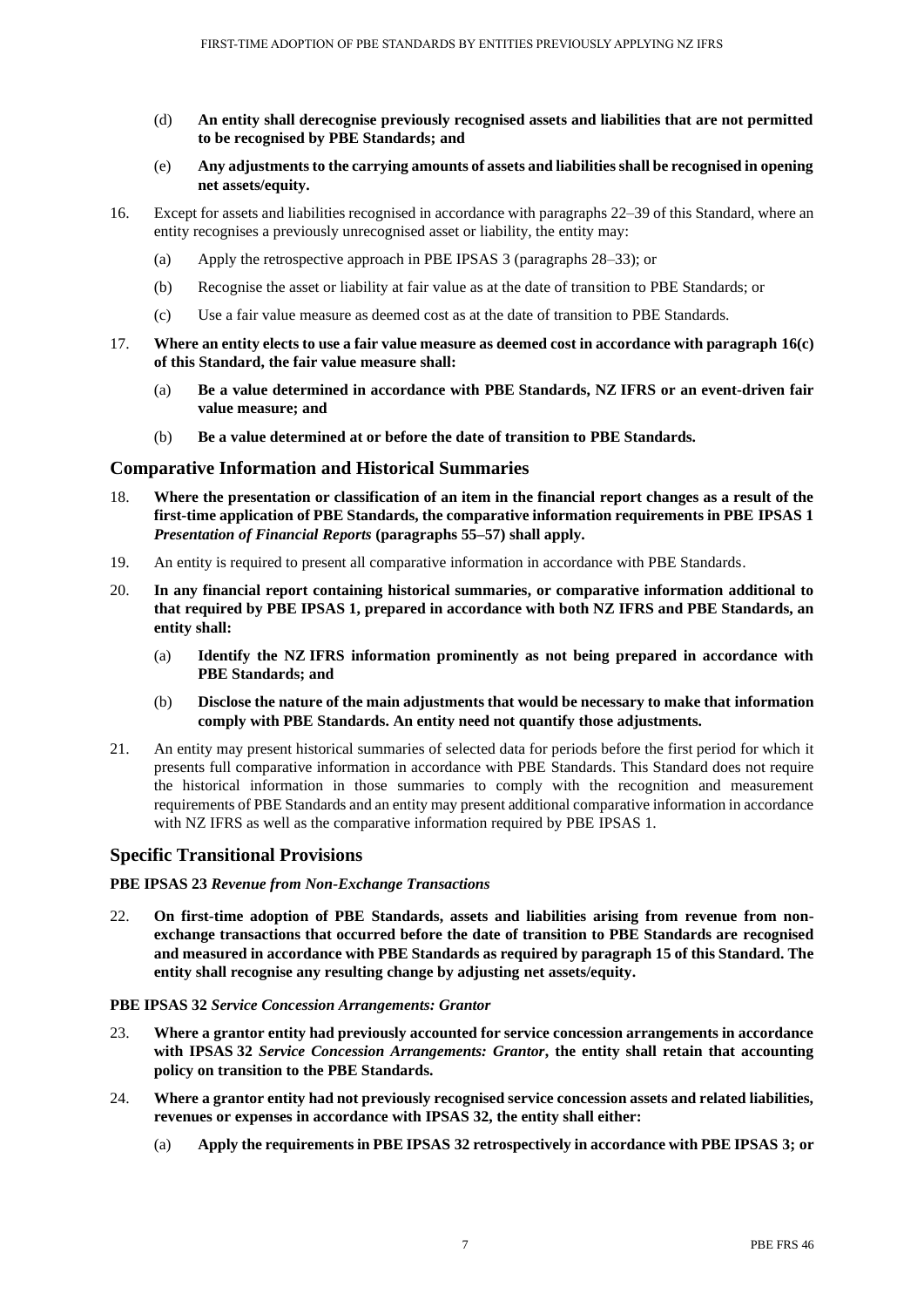- (b) **Recognise and measure service concession assets and related liabilities at deemed cost at the date of transition to PBE Standards in accordance with paragraphs 25–29 of this Standard.**
- 25. A grantor entity may elect under paragraph 24(b) of this Standard to recognise and measure service concession assets and related liabilities in accordance with PBE IPSAS 32 using deemed cost. Deemed cost is determined at the date of transition to PBE Standards.
- 26. **Deemed cost for service concession assets shall be determined using the following measurement bases:**
	- (a) **For property, plant, and equipment − fair value including depreciated replacement cost as a means of estimating fair value in the circumstances permitted by PBE IPSAS 17** *Property, Plant and Equipment* **(see PBE IPSAS 17, paragraphs 46–48); and**
	- (b) **For intangible assets − fair value.**
- 27. **Depreciation or amortisation shall be based on the deemed cost determined under paragraph 26 and commence from the date of transition to PBE Standards.**

*Use of Deemed Cost under the Financial Liability Model*

- 28. **Where the grantor uses deemed cost under the financial liability model, the grantor shall measure:**
	- (a) **The service concession asset in accordance with paragraph 26 of this Standard; and**
	- (b) **The financial liability using the remaining contractual cash flows specified in the binding arrangement and the rate described in PBE IPSAS 32 (paragraphs AG41–AG46) at the beginning of the date of transition to PBE Standards. Any difference between the value of the asset and the financial liability is recognised directly in net assets/equity. If the entity chooses as its accounting policy the revaluation model in PBE IPSAS 17 or PBE IPSAS 31** *Intangible Assets***, this difference is included in any revaluation surplus.**

*Use of Deemed Cost under the Grant of a Right to the Operator Model*

- 29. **Where the grantor uses deemed cost under the grant of a right to the operator model, the grantor shall measure:**
	- (a) **The service concession asset in accordance with paragraph 26 of this Standard; and**
	- (b) **The liability representing the unearned portion of any revenue arising from the receipt of the service concession asset as the fair value of the asset less any financial liabilities, adjusted to reflect the remaining period of the service concession arrangement.**

#### **PBE IPSAS 40** *PBE Combinations*

- 29.1 **An entity shall not apply PBE IPSAS 40 to any PBE combinations for which the amalgamation date or acquisition date is before the date of transition to PBE Standards. An entity is not required to restate PBE combinations that occurred before the date of transition to PBE Standards.**
- 30–39 [Deleted]

## **Disclosure**

- 40. **A first-time adopter shall, in:**
	- (a) **Its first set of annual financial statements presented in accordance with PBE Standards or PBE Standards RDR; and**
	- (b) **Its first interim financial report for part of the period covered by an entity's first set of annual financial statements presented in accordance with PBE Standards or PBE Standards RDR (if any)**

**include a statement that the interim or annual financial statements presented are its first set of financial statements presented in accordance with PBE Standards or PBE Standards RDR, as appropriate.**

41. **An entity's first set of prospective financial statements presented in accordance with PBE Standards (where such financial statements are presented prior to the entity's first set of interim or annual**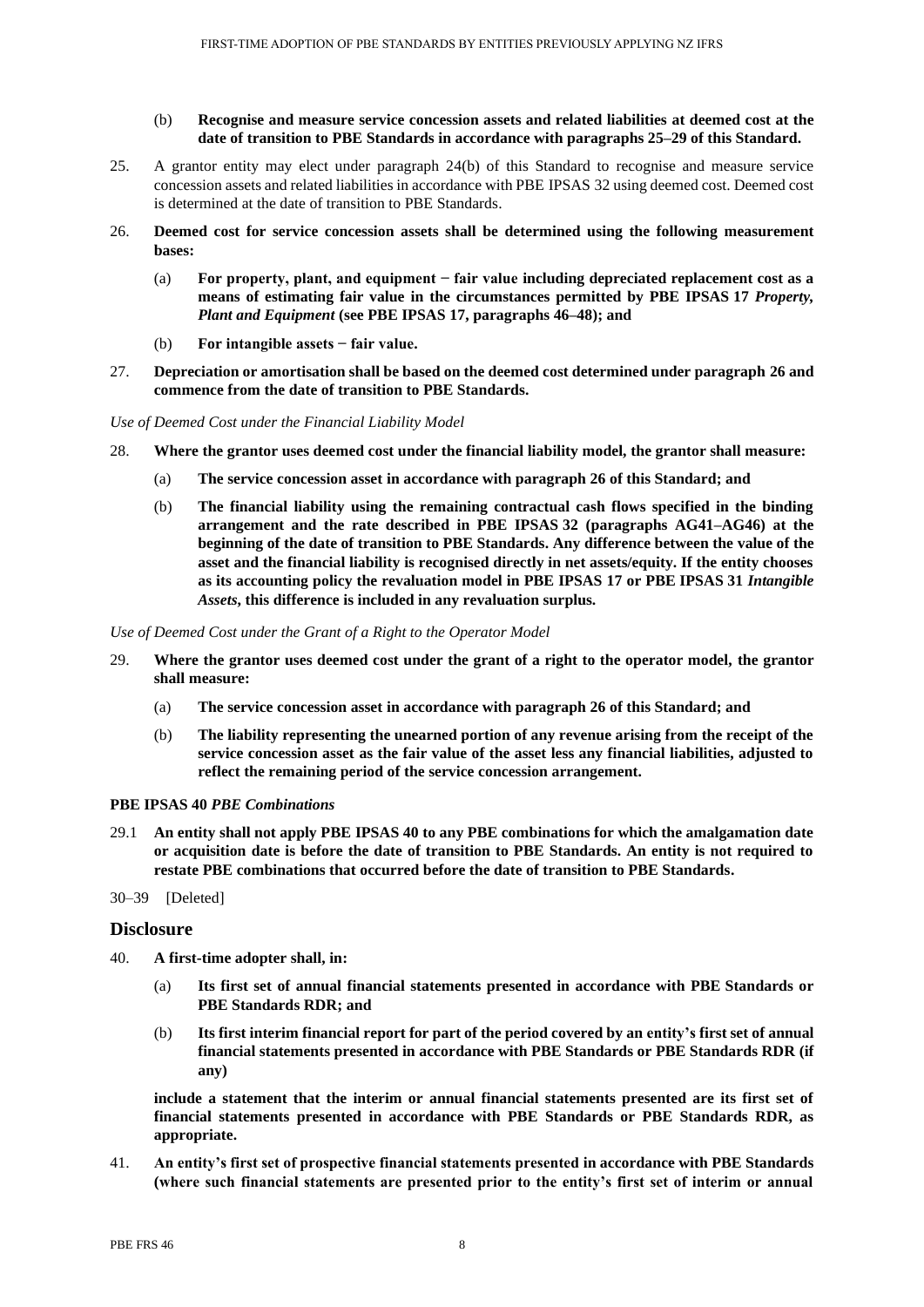**financial statements presented under PBE Standards) shall include a statement that the financial statements presented are its first set of prospective financial statements presented in accordance with PBE Standards or PBE Standards RDR, as appropriate.**

42. **An entity shall disclose the nature and amount of the adjustment for each financial statement line item that is materially affected at the date of adoption of PBE Standards, distinguishing separately corrections of errors and voluntary changes in accounting policies from changes resulting from transition to PBE Standards.**

## **Effective Date**

- 43. **A public benefit entity shall apply this Standard for its first set of annual financial statements, and any interim financial statements within that annual period, covering periods beginning on or after 1 April 2015. Earlier application is permitted for not-for-profit public benefit entities as long as the full suite of PBE Standards is applied at the same time.**
- 43.1 *Amendments to PBE Standards and Authoritative Notice as a Consequence of XRB A1 and Other Amendments***, issued in December 2015, amended terminology for consistency with terminology used in XRB A1 and paragraphs 1, 9, 40 and 41 and deleted paragraph 8. An entity shall apply those amendments for annual periods beginning on or after 1 January 2016. Earlier application is permitted.**
- 43.2 *2018 Omnibus Amendments to PBE Standards***, issued in November 2018, amended paragraphs 1, 3, 5, 9 and 19, and deleted paragraphs 11, 30–39 and Appendix A.**
- 43.3 **PBE IPSAS 40, issued in July 2019, amended paragraph 10 and added paragraph 29.1 and its related heading. An entity shall apply those amendments when it applies PBE IPSAS 40.**

## **Withdrawal and Replacement of PBE FRS 46 (May 2013)**

44. This Standard, when applied, supersedes PBE FRS 46 *First-time Adoption of PBE Standards by Entities Previously Applying NZ IFRS* issued in May 2013.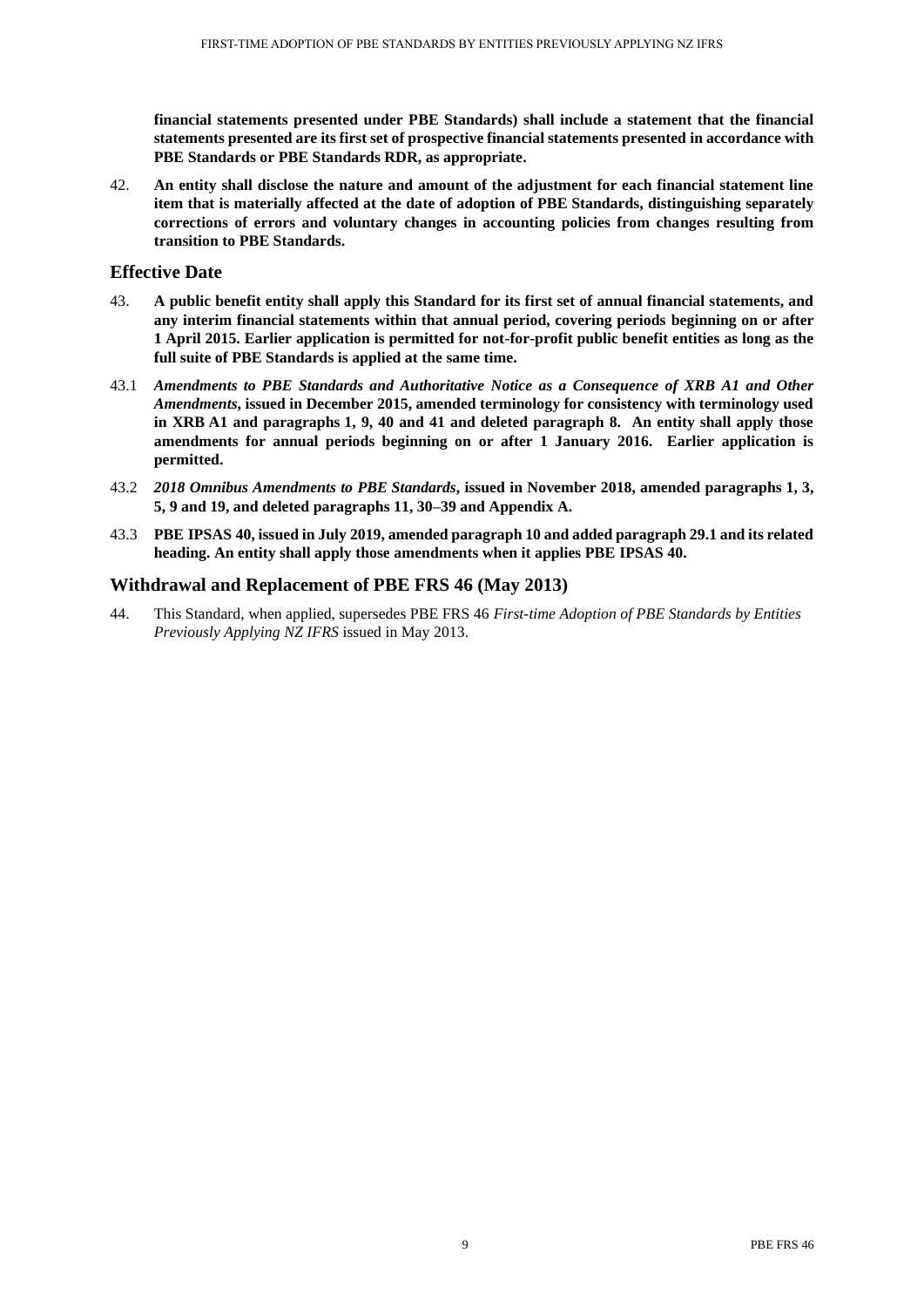# **Basis for Conclusions**

*This Basis for Conclusions accompanies, but is not part of, PBE FRS 46.* 

## **Reason for Issuing this PBE Standard**

- BC1. In developing Tier 1 and Tier 2 PBE Standards for public sector entities, the New Zealand Accounting Standards Board (NZASB) noted that there is no single International Public Sector Accounting Standard (IPSAS) that addresses issues arising from first-time application of IPSASs. Some IPSASs contain transitional provisions which provide temporary relief from certain requirements in individual IPSASs and some provide guidance on how to deal with changes in reported figures, such as accumulated balances and comparative amounts, resulting from the first-time application of that IPSAS.
- BC2. The NZASB therefore determined that it would be useful for public sector entities if all transitional provisions for an entity applying PBE Standards for the first time were set out in a single standard. A separate standard on first-time adoption of PBE Standards would also make it easier to deal with the possibility that different first-time transitional provisions might be appropriate depending on the basis of accounting an entity was using prior to applying PBE Standards.

## **Basis for the General Principles**

- BC3. The NZASB considered that a change from one basis of accounting to another basis of accounting (for example, from NZ IFRS to PBE Standards) is not a change in accounting policy to which PBE IPSAS 3 *Accounting Policies, Changes in Accounting Estimates and Errors* applies. As such, the NZASB decided that, in general, PBE IPSAS 3 would not apply when an entity first applies PBE Standards.
- BC4. The NZASB did not anticipate that the adoption of PBE Standards, by those entities previously applying standards in the NZ IFRS suites of standards<sup>1</sup> would result in many changes to accounting policies because most IPSASs are based on International Financial Reporting Standards (IFRSs). The NZASB decided to restrict an entity from changing its accounting policies from that previously used under the NZ IFRS suites of standards at the point of transition to PBE Standards where no change in accounting policy was required. The NZASB also decided that the first-time adoption requirements should be as simple as possible and that the detailed reconciliations that were required when entities first adopted NZ IFRS were not necessary. Unlike the situation when entities first adopted NZ IFRS where entities had been applying a variety of accounting bases, all entities applying this Standard have applied standards under the NZ IFRS suites of standards.
- BC5. However, the NZASB considered that the relevant requirements of PBE IPSAS 3 would continue to apply where, in applying PBE Standards for the first time, an entity (a) identifies a prior period error or (b) voluntarily changes an accounting policy (including changing to a different option within a PBE Standard). In these cases, PBE IPSAS 3 is to be applied because the NZASB considered that these are not matters arising from the adoption of PBE Standards.

## **Basis for the Specific Transitional Provisions**

- BC6. As noted above, there are likely to be few changes in accounting policies for those entities previously applying NZ IFRS PBE without differential reporting concessions or NZ IFRS. With the introduction of standards addressing revenue from non-exchange transactions and grantor accounting for service concession arrangements, the NZASB considered it appropriate to provide transitional provisions relating to the first-time adoption of these standards.
- BC7. For those qualifying entities previously applying differential reporting concessions in NZ IFRS PBE or NZ IFRS Diff Rep, the first-time adoption provisions set out in this Standard relate only to certain recognition and measurement differences to assist in the transition to PBE Standards. There are no transitional provisions in respect of disclosure concessions.
- BC7.1 In July 2019 the NZASB issued PBE IPSAS 40 *PBE Combinations* (which superseded PBE IFRS 3 *Business Combinations*). The NZASB decided to amend PBE FRS 46 to make it clear that first-time adopters are not permitted to apply PBE IPSAS 40 to any previous PBE combinations that occurred before

<sup>1</sup> The NZ IFRS suites of standards at the time FRS 46 was issued included NZ IFRS PBE, NZ IFRS, NZ IFRS Diff Rep and NZ IFRS RDR. NZ IFRS PBE and NZ IFRS Diff Rep were subsequently withdrawn.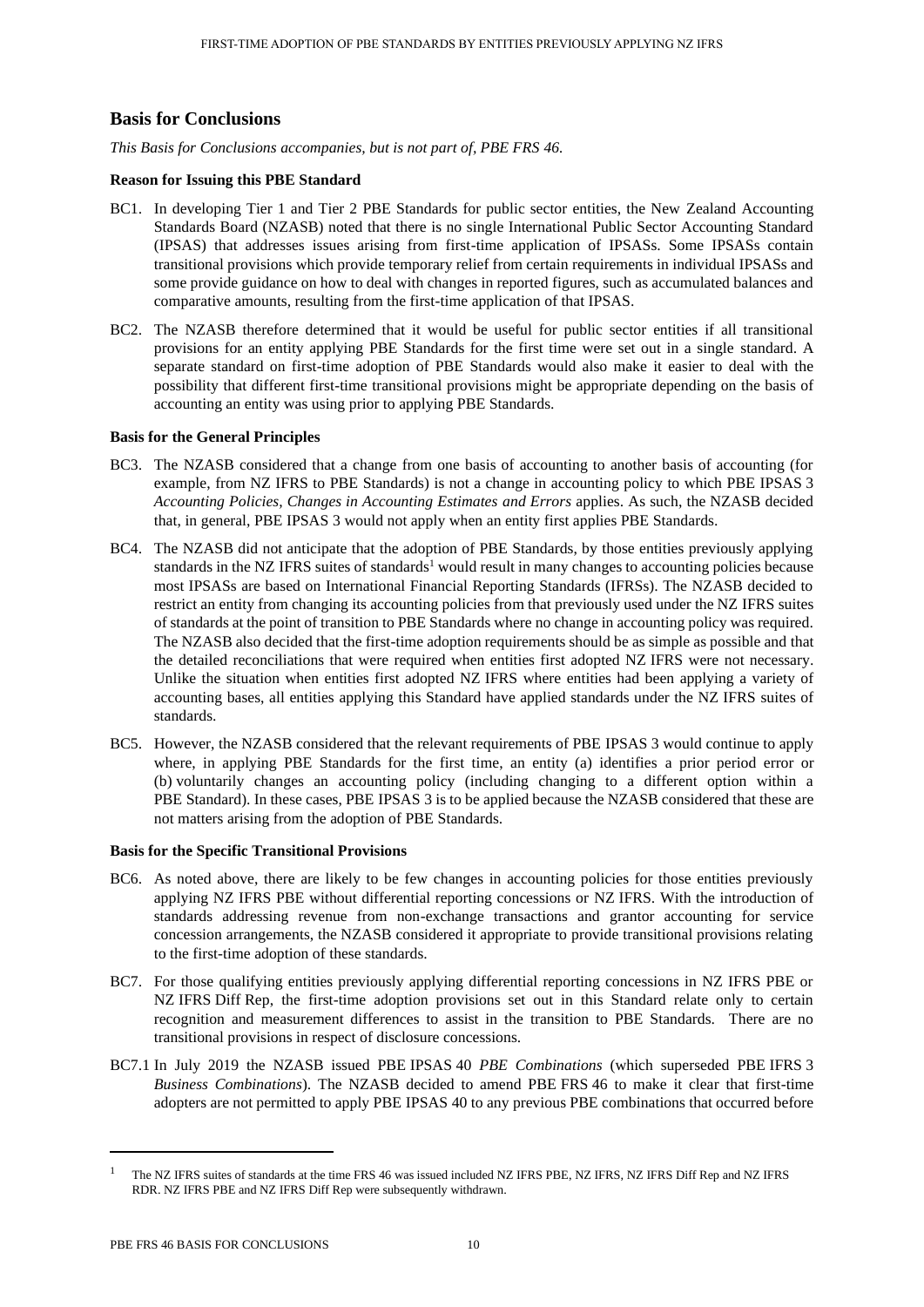the date of transition to PBE Standards and to not to restate PBE combinations that occurred before the date of transition to PBE Standards.

## **2018 Omnibus Amendments to PBE Standards**

BC8. *2018 Omnibus Amendments to PBE Standards* amended PBE FRS 46 by removing references to NZ IFRS PBE and NZ IFRS Diff Rep. These suites of standards were in use at the time that PBE FRS 46 was first issued but were subsequently withdrawn.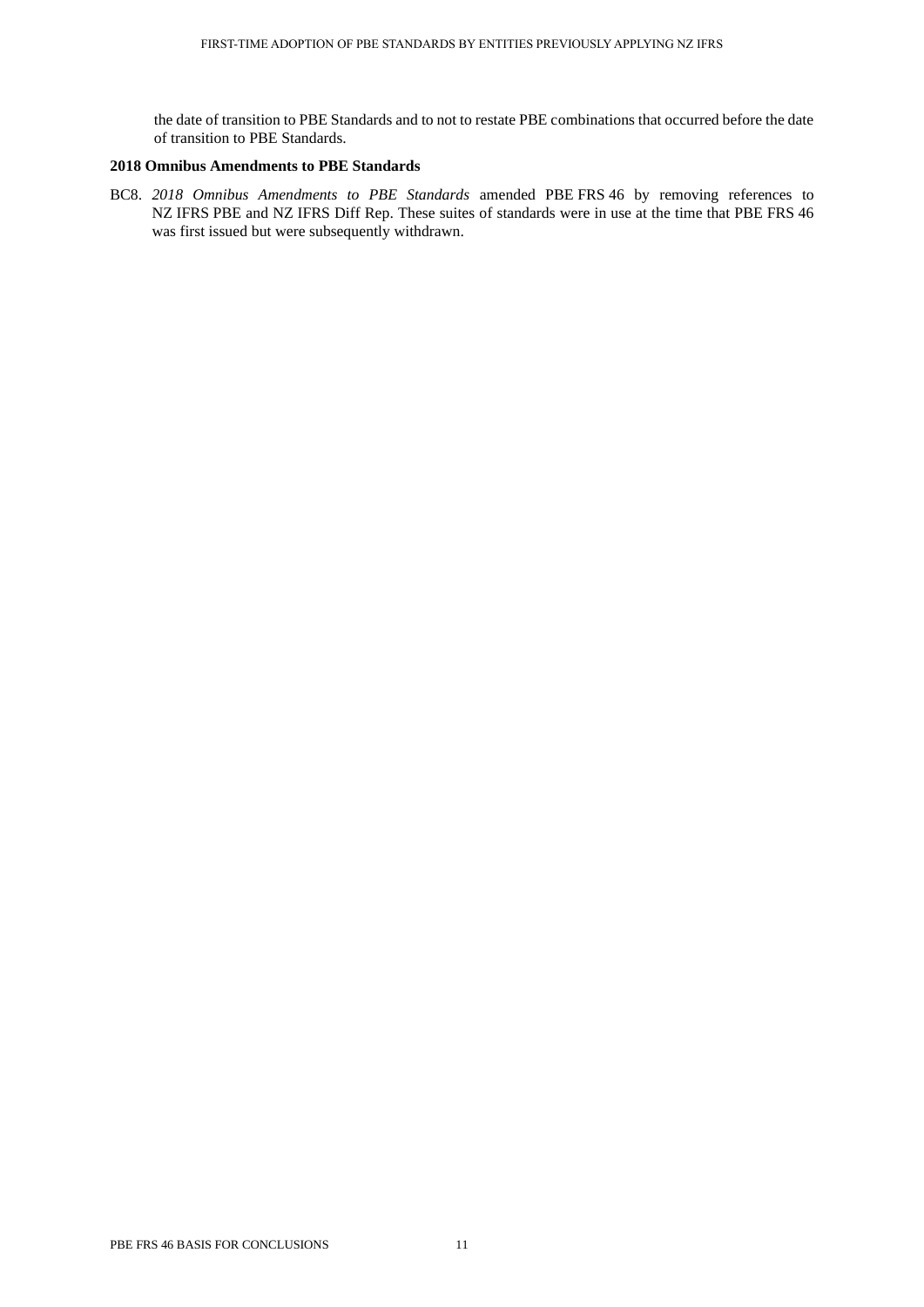# **Appendix A**

# **Recognition and Measurement Differential Reporting Concessions Previously Available Under NZ IFRS PBE and NZ IFRS Diff Rep**

[Deleted]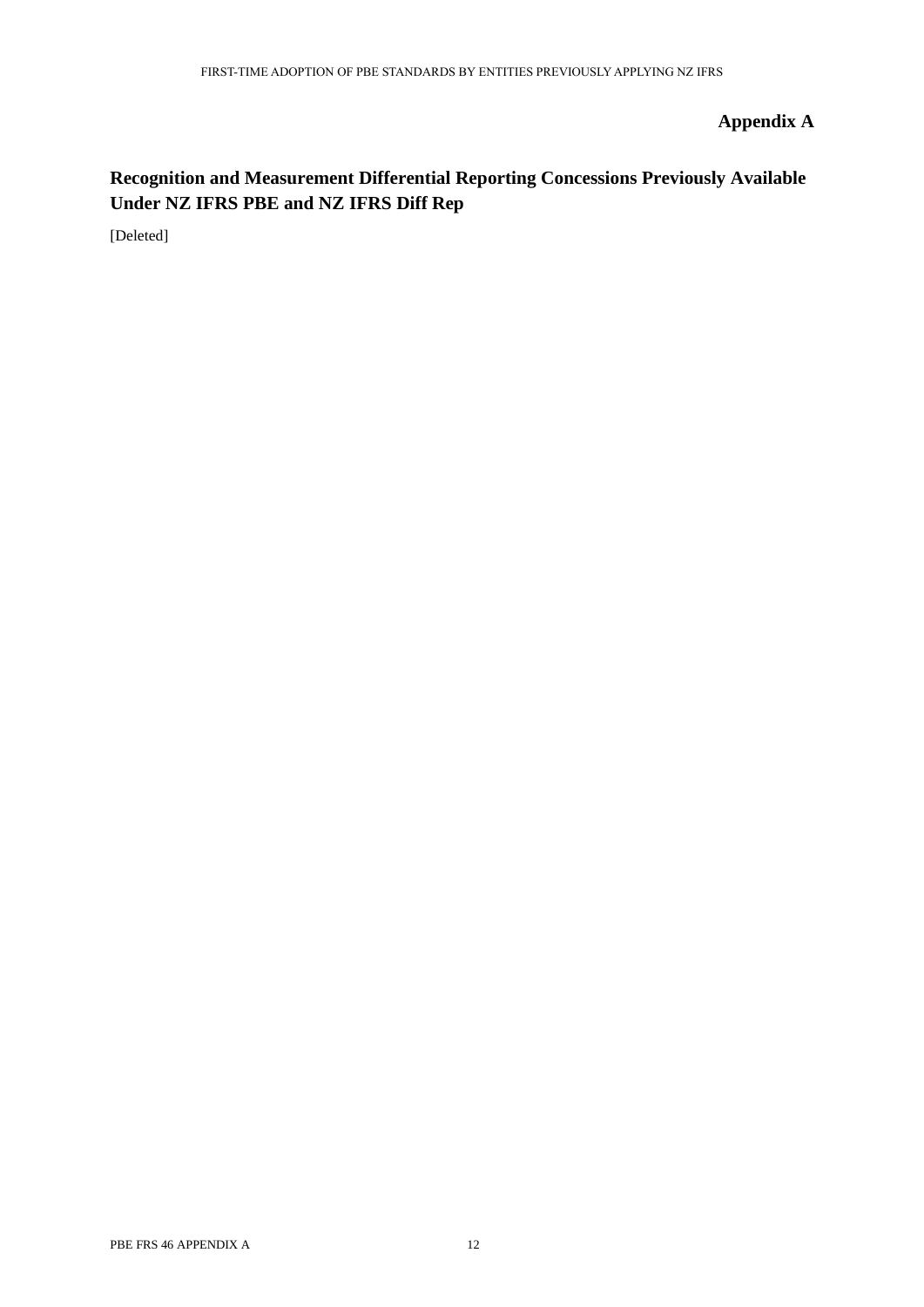# **History of Amendments**

PBE FRS 46 *First-time Adoption of PBE Standards by Entities Previously Applying NZ IFRS* was issued in September 2014.

This table lists the pronouncements establishing and substantially amending PBE FRS 46. The table is based on amendments issued as at 31 January 2020.

| <b>Pronouncements</b>                                                                                   | Date issued      | <b>Early operative</b><br>date                                                        | <b>Effective date</b><br>(annual financial<br>statements  on<br>or after ) |
|---------------------------------------------------------------------------------------------------------|------------------|---------------------------------------------------------------------------------------|----------------------------------------------------------------------------|
| PBE FRS 46 First-time Adoption of PBE Standards by<br><b>Entities Previously Applying NZ IFRS</b>       | Sept 2014        | Early application<br>is permitted for<br>not-for-profit<br>public benefit<br>entities | 1 April 2015                                                               |
| 2015 Omnibus Amendments to PBE Standards                                                                | <b>July 2015</b> | Early application<br>is permitted                                                     | 1 Jan 2016                                                                 |
| Amendments to PBE Standards and Authoritative Notice<br>as a Consequence of XRB A1 and Other Amendments | Dec 2015         | Early application<br>is permitted                                                     | 1 Jan 2016                                                                 |
| PBE FRS 48 Service Performance Reporting                                                                | Nov 2017         | Early application<br>is permitted                                                     | 1 Jan 2021                                                                 |
| 2018 Omnibus Amendments to PBE Standards                                                                | Nov 2018         | $\overline{\phantom{0}}$                                                              | $\sqrt{2}$                                                                 |
| PBE IPSAS 40 PBE Combinations                                                                           | <b>July 2019</b> | Early application<br>is permitted                                                     | 1 Jan 2021                                                                 |

| <b>Table of Amended Paragraphs in PBE FRS 46</b> |                     |                                                      |  |  |
|--------------------------------------------------|---------------------|------------------------------------------------------|--|--|
| Paragraph affected                               | <b>How affected</b> | $Bv \dots$ [date]                                    |  |  |
| Paragraph 1                                      | Amended             | Amendments to PBE Standards [Dec 2015]               |  |  |
| Paragraph 1                                      | Amended             | 2018 Omnibus Amendments to PBE Standards [Nov 2018]  |  |  |
| Paragraph 3                                      | Amended             | 2018 Omnibus Amendments to PBE Standards [Nov 2018]  |  |  |
| Paragraph 5                                      | Amended             | 2018 Omnibus Amendments to PBE Standards [Nov 2018]  |  |  |
| Paragraph 8                                      | Deleted             | Amendments to PBE Standards [Dec 2015]               |  |  |
| Paragraph 9                                      | Amended             | Amendments to PBE Standards [Dec 2015]               |  |  |
| Paragraph 9                                      | Amended             | 2018 Omnibus Amendments to PBE Standards [Nov 2018]  |  |  |
| Paragraph 10                                     | Amended             | PBE IPSAS 40 [July 2019]                             |  |  |
| Paragraph 11                                     | Deleted             | 2018 Omnibus Amendments to PBE Standards [Nov 2018]  |  |  |
| Paragraph 18                                     | Amended             | PBE FRS 48 [Nov 2017]                                |  |  |
| Paragraph 19                                     | Amended             | 2018 Omnibus Amendments to PBE Standards [Nov 2018]  |  |  |
| Paragraph 20                                     | Amended             | PBE FRS 48 [Nov 2017]                                |  |  |
| Paragraph 29.1 (and<br>preceding heading)        | Added               | PBE IPSAS 40 [July 2019]                             |  |  |
| Paragraphs 30-39 (and<br>related headings)       | Deleted             | 2018 Omnibus Amendments to PBE Standards [Nov 2018]  |  |  |
| Paragraph 39                                     | Amended             | 2015 Omnibus Amendments to PBE Standards [July 2015] |  |  |
| Paragraph 40                                     | Amended             | Amendments to PBE Standards [Dec 2015]               |  |  |

<sup>&</sup>lt;sup>2</sup> These amendments did not have an effective date. They were effective immediately.